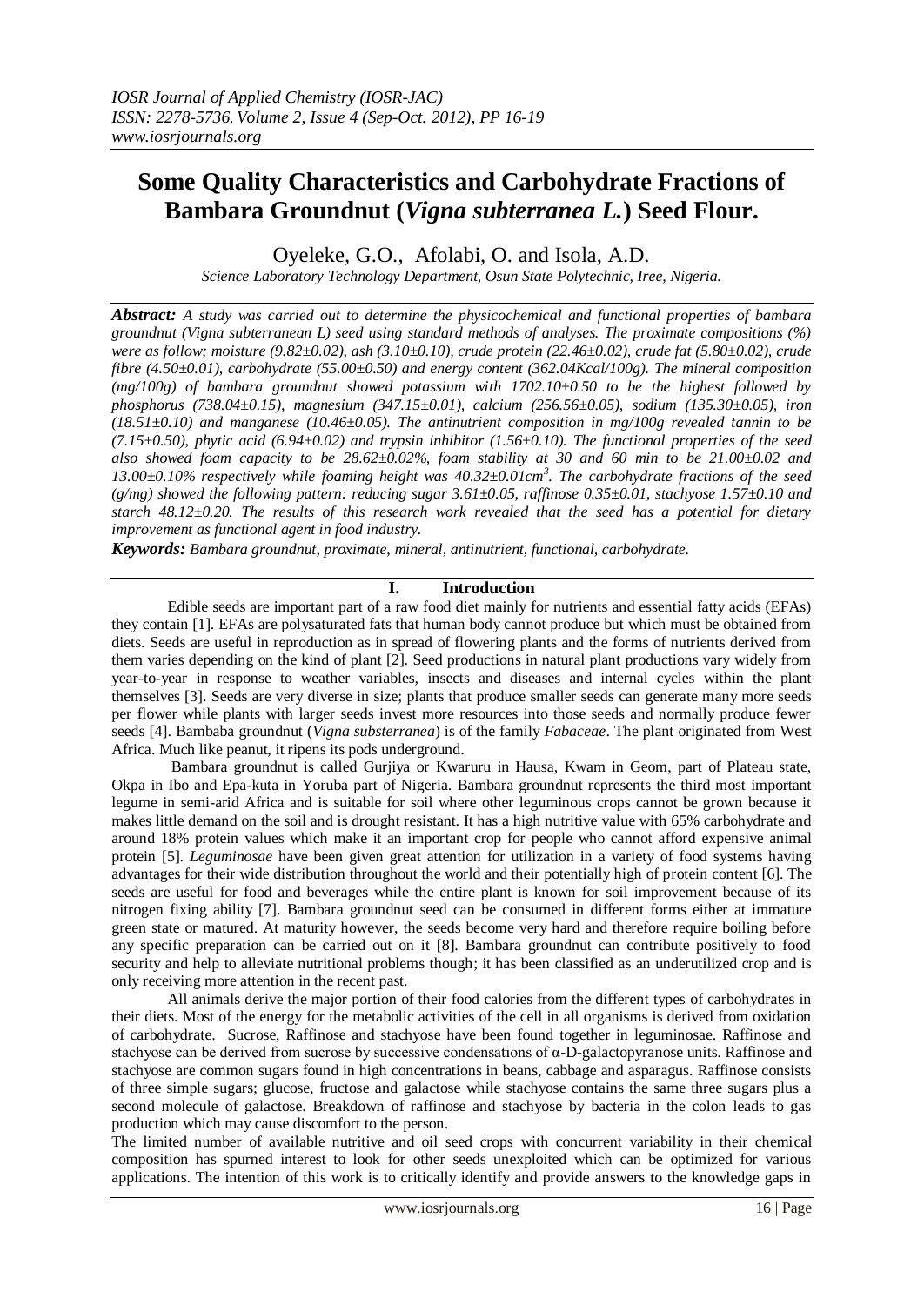terms of chemical composition existing between bambara groundnut and other commercial seeds in order to reduce the over-dependence on the already existing well-known ones.

#### **2.1 MATERIALS**

### **II. Materials and Methods**

Dried, matured seeds of bambara groundnut (*Vigna subterranean L.*) seeds were bought from Apata market, Ibadan, Oyo State Nigeria. The seeds were dehulled, grinded using a laboratory blender (Philips Harris model), passed through a 2mm sieve and later oven dried at  $70^{\circ}$ C to constant weight prior to further analysis.

#### **2.2 METHODS**

The proximate compositions of the seed were determined using the methods of AOAC, [9]. The mineral element composition for sodium and potassium was determined using flame emission spectrometer (FES) while magnesium, phosphorus, iron and manganese were determined using atomic absorption spectrometer (AAS). The anti nutritional factors for tannin, trypsin inhibitor and phytic acid were determined by the methods described by Mubarak, [10]. Functional properties of the seed were done by the methods reported by Appiah *et al.,* [11]. The carbohydrate fractions of the seed were done by the methods outlined by Mubarak, [10].

#### **3.1 RESULTS**

#### **III. Results and Discussion**

| Table 1: Chemical composition of hambara groundnut seed (%)     |                   |
|-----------------------------------------------------------------|-------------------|
| Parameter                                                       | $Mean \pm S.D$    |
| Moisture                                                        | $9.82 \pm 0.02$   |
| Ash                                                             | $3.10 \pm 0.10$   |
| Crude Protein                                                   | $22.46 \pm 0.02$  |
| Crude fat                                                       | $5.80 \pm 0.02$   |
| Crude fibre                                                     | $4.50 \pm 0.01$   |
| Carbohydrate                                                    | 55,00±0.50        |
| Energy (Kcal/100g)                                              | 362.04            |
| $n=2$                                                           |                   |
| Table 2: Mineral composition of the bambara groundnut (mg/100g) |                   |
| Parameter                                                       | $Mean \pm S.D$    |
| Κ                                                               | 1702.10±0.50      |
| Na                                                              | 135.30±0.05       |
| Mg                                                              | 347.15±0.01       |
| P                                                               | 738.04±0.15       |
| Fe                                                              | $18.51 \pm 0.10$  |
| Ca                                                              | $256.56 \pm 0.05$ |
| Mn                                                              | $10.46 \pm 0.05$  |
| $n=2$                                                           |                   |
| Table 3: Toxicant level of bambara groundnut (mg/100g)          |                   |
| Parameter                                                       | $Mean \pm S.D$    |
| Tannin                                                          | $7.15 \pm 0.50$   |
| Phytic acid                                                     | $6.94 \pm 0.02$   |
| <b>Trypsin</b> inhibitor                                        | $1.56 \pm 0.10$   |
| $n=2$                                                           |                   |
| Table 4: Functional Properties of bambara groundnut             |                   |
| Parameter                                                       | $Mean \pm S.D$    |
| Foam capacity (%)                                               | $28.62 \pm 0.02$  |
| Foaming stability<br>$(30 \text{ min})$ $(%)$                   | $21.00 + 0.02$    |
| Foam stability (60 min) (%)                                     | 13.00±0.10        |
| Foaming height (vol. in cm <sup>3</sup> )                       | $40.32 \pm 0.01$  |

 $n=2$ 

**Table 5: Carbohydrate fractions of bambara groundnut (g/mg)**

| Parameter      | <b>VWWWWW</b><br>$Mean \pm S.D$ |
|----------------|---------------------------------|
| Reducing sugar | $3.61 \pm 0.05$                 |
| Raffinose      | $0.35 \pm 0.01$                 |
| Stachvose      | $1.57 \pm 0.10$                 |
| Starch         | $48.12 \pm 0.20$                |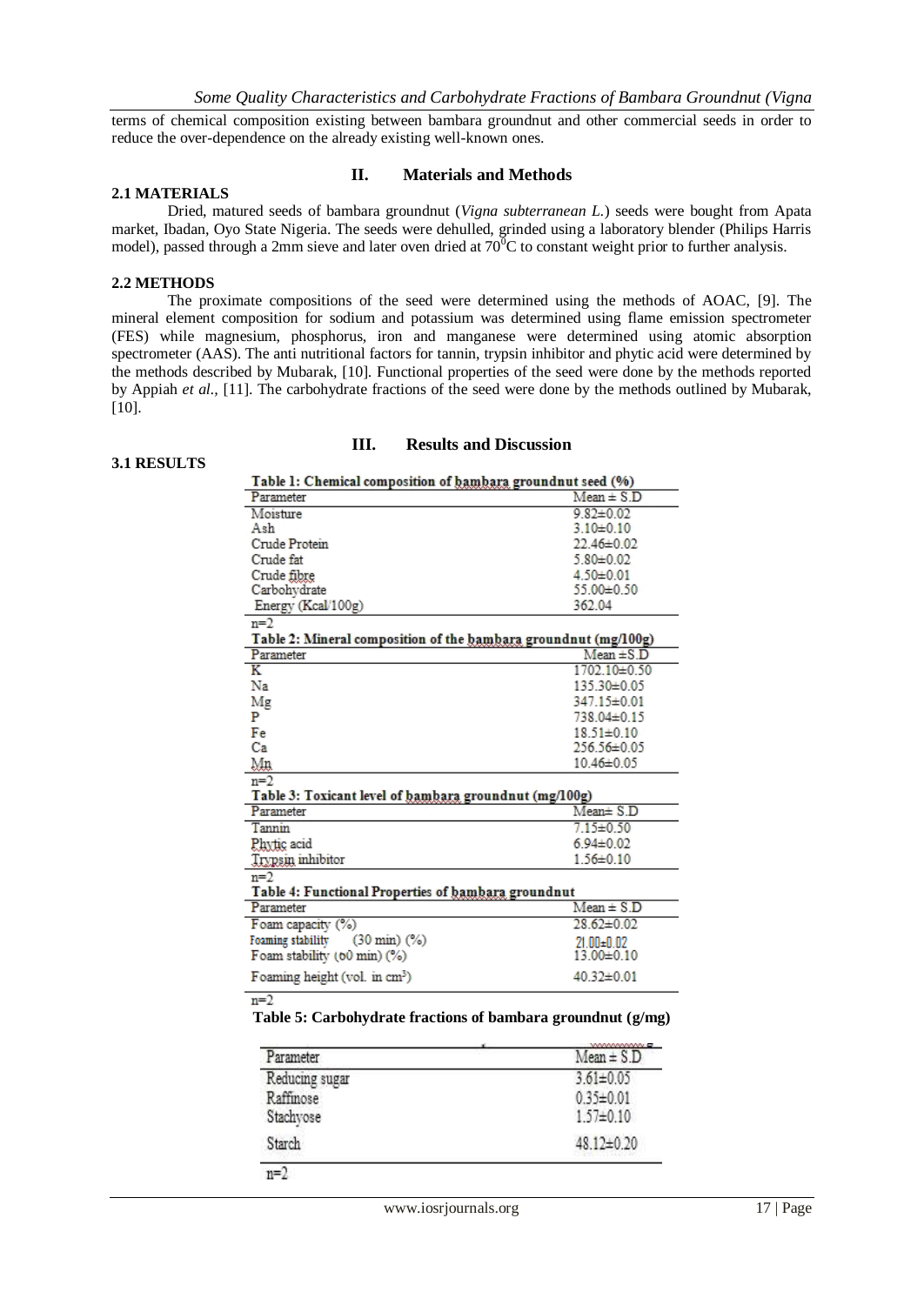# **3.2 DISCUSSION**

 The results of proximate composition of bambara groundnut are presented in table 1. The moisture content was found to be  $9.82 \pm 0.02\%$ . This value compared favourably with 9.75% reported for mung bean seed (Mubarak, 2000). The low value obtained would be an advantage as it would increase the shelf life of the seed. The ash content of  $3.10 \pm 0.10\%$  was found to be lower than 3.607% reported for the seed by Mahala and Mohammed, [6]. The ash content suggests that the seed would not be useful for animal feed since 1.5-2.5% ash content has been suggested by other researchers elsewhere as suitable range for plant materials to be useful as livestock feed.

The protein content was found to be 22.46±0.02%. The value was found to be a little bit higher than 16.6% but comparable to 18-21% proteins reported for the seed [12,13]. The protein content could be utilized in the body for repairing of worn- out tissue and building up of new ones. Crude fat content of the sample was found to be 5.80±0.02%. This value was found to be lower than 27.9±1.1% obtained for Kargo seed [14]. The value was however similar to 5.65% reported for pride of barbados seed nut [15]. The seed can therefore be classified as low fat food. The low fat content could be useful in formulating low fat diet for certain category especially the obese. The crude fibre content showed a value of  $4.50\pm0.01\%$  in the seed. The value is a little bit lower than 6.48% reported for the whole sesame seed [16]. The low crude fibre content would aid in normal digestion of food because high value has been attributed to some form of disorder in animal such as colon cancer. The carbohydrate and energy contents of the seed were found to be 55.00 $\pm$ 0.50% and 362.04Kcal/100g respectively. These values suggest that the seed would be a very cheap source of energy to the body.

Table 2 revealed the mineral element contents of the seed. Potassium with 1702.10±0.50mg/100g was found to be the highest, followed by phosphorus with 738.04±0.15mg/100g. Next to these two elements are magnesium (347.15±0.01mg/100g), calcium (256.56±0.05mg/100g), sodium (135.30±0.05mg/100g), iron (18.51±0.01mg/100g) and manganese (10.46±0.05mg/100g) respectively. These elements are useful in the normal functioning of the body system. Combination of calcium with other nutrients like magnesium, phosphorus, manganese, vitamin A, C, D, chlorine and protein has been linked to bone formation while others like iron is required for normal functioning of the central nervous system [15].

 Table 3 showed the content of three antinutrients. Tannin, phytic acid and trypsin inhibitor in mg/100g were found to be 7.15±0.50, 6.94±0.02 and 1.56±0.10 respectively. Phytic acid affects bioavailability of composite nutrients because they have the ability to complex bivalent ions which can make them unavailable in monogastric animals [17]. The value for trypsin inhibitor was found to be very low compared to  $15.8$ TIU<sup>A</sup>/mg protein reported for mung bean seed (Mubarak, 2005). The low value is desirable because high content of trypsin inhibitor has been reported to lower digestibility of legume proteins [17].

 Values of functional properties of bambara groundnut was presented on table 4 showing foam capacity  $(28.62\pm0.02\%)$ , foam stability (30 and 60 minutes)  $(21.00\pm0.02$  and  $13.00\pm0.10\%)$  and foaming height  $(40.32 \pm 0.01 \text{cm}^3)$ . The value for foaming capacity was higher than the one reported for some varieties of cowpea [11,18] .The value obtained for foaming stability at 30 and 60 minutes showed that the foaming produced at 30 minutes (21.00%) is relatively more stable than those at 60 minutes (13.00%). Foaming ability of a material is related to the rate of decrease of the surface tension of air/water caused by absorption of protein molecules [14]. The foaming height of  $40.32 \pm 0.01 \text{cm}^3$  was found to be low when compared to  $53.30 \pm 0.14 \text{cm}^3$  and 43.00±0.11cm<sup>3</sup> reported by Akin-Osanaye *et al.,* [14] for dehulled Kargo seed flour and its protein isolate respectively. The high foaming capacity and stability would make the seed a useful foam enhancer in food system [11]. The seed could also be useful as aerating agent in food materials that require the production of stable foam.

 Table 5 shows the carbohydrate fractions (mg/100g) of bambara groundnut with reducing sugar  $(3.61\pm0.01)$ , raffinose  $(0.35\pm0.01)$ , stachyose  $(1.57\pm0.10)$  and starch  $(48.12\pm0.20)$ . The results revealed starch to be the highest component of the carbohydrate which is an indication of high energy content of the seed. Mubarak, [10] reported that cooking processes significantly reduced stachyose, reducing sugar and raffinose but the reduction in starch they observed after cooking treatment was not significant which is an indication that after cooking, considerable amount of the starch would still be available for utilization by the body.

## **IV. Conclusion**

 The results of this research work showed that bambara groundnut seed could have an added potential as a source of cheap and affordable source of nutrients to man and animal. The good functional properties would also make the seed useful in fortifying food materials that are low in protein. The seed is therefore a good resource for this present time as well as for the future.